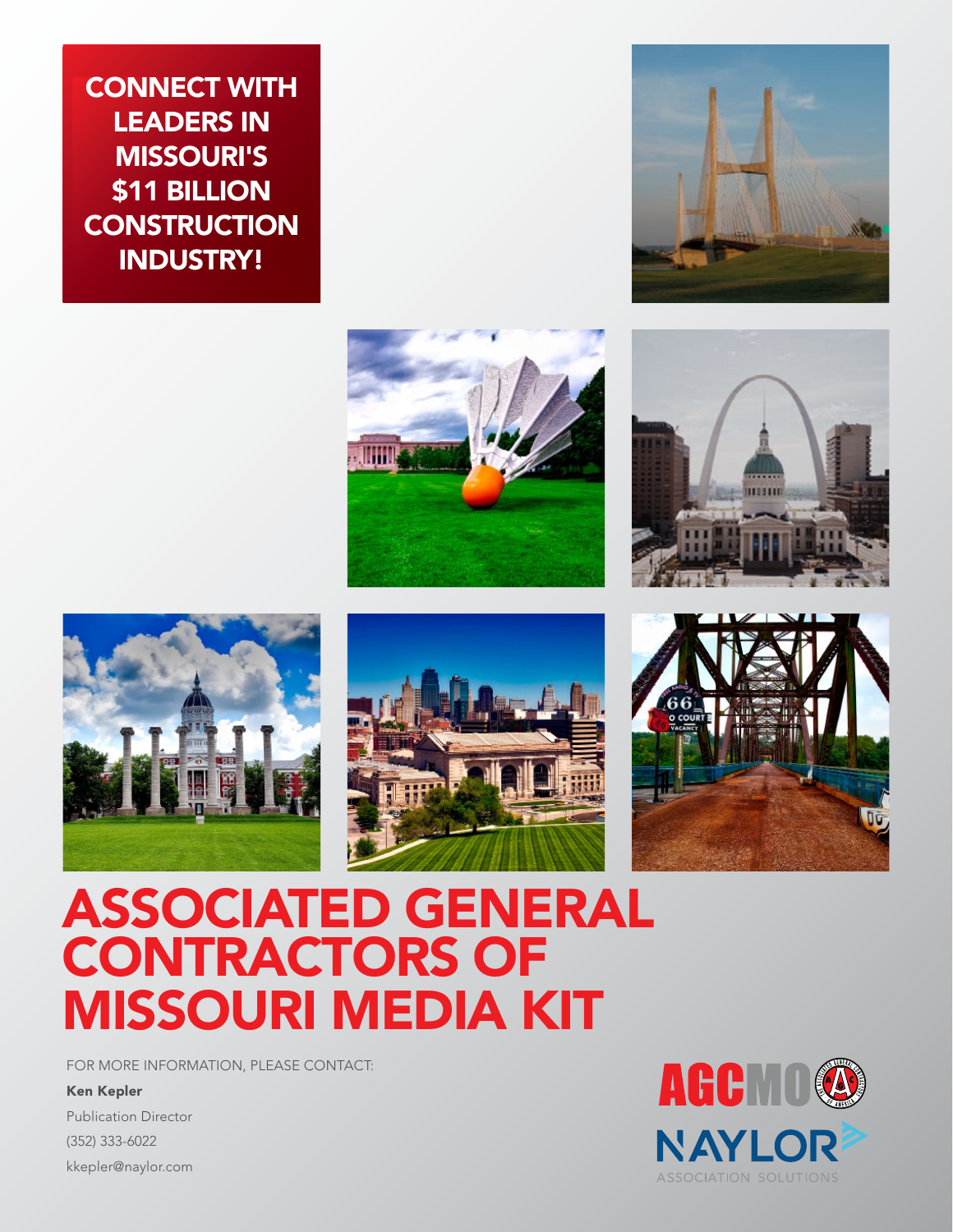





# agC of Missouri by the numbers:

# 90%

AGC of Missouri members represent 90% of highway contractors in the state. 76%

AGC of Missouri represents **76%** of the top general contractors in St. Louis.

# **\$11 B**

Missouri's construction industry generates **\$11 billion** in annual revenue

\$5.2 b

Private, nonresidential spending in Missouri is approximately \$5.2 **billion** annually.

# PRODUCTS AND SERVICES PROFILE:

AGC of Missouri members are constantly in the market for products and services such as:

- Networking
- • Labor Relations
- • Government Advocacy
- BIM Training
- Prefabricated Steel and Concrete
- Safety Training
- Inclusion Assistance
- • Professional Development
- Petroleum Products
- And More!



*The Missouri AGC Voice* Magazine

AGC of Missouri Website www.agcmo.org

print and digital editions



*Membership Directory & Resource Guide*

print and digital editions

## Audience Retargeting

Use AGC of Missouri's audience retargeting solution to create highly targeted ad campaigns to reach your desired audience around the web.

## The recently passed FAST Act will provide Missouri with over \$5 BILLION to spend on transportation from 2017-2020.

\*Sources: The Economic Impact of Construction in Missouri:files.agc.org/files/economic\_state\_facts/MOstim.pdf,<br>MODOT Plans and Projects, STIP 2015-2019: www.modot.org/plansandprojects/construction\_program/STIP2015-2019/

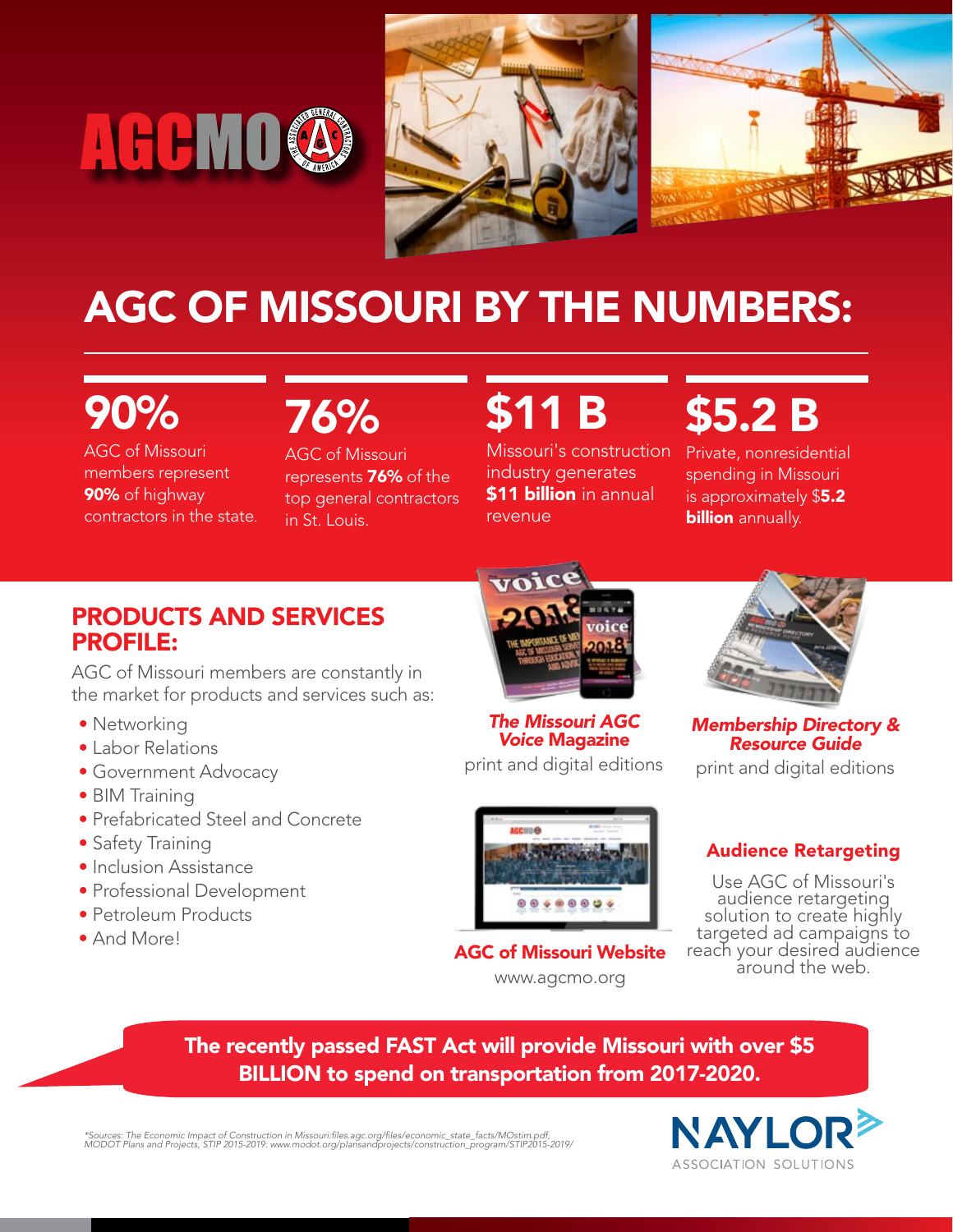# *The Missouri AGC Voice Membership Directory & Resource Guide*

#### Net Advertising Rates

All rates include an Ad Link in the digital edition of the magazine.

Revisions and Proofs: \$50 **Position Guarantee: 15% Premium** 

| <b>Full-Color Rates</b>           | '1x        | 2x         |
|-----------------------------------|------------|------------|
| Double Page Spread                | \$3,539.50 | \$3,269.50 |
| Outside Back Cover                | \$3,269.50 | \$3,139.50 |
| Inside Front or Inside Back Cover | \$2,979.50 | \$2,849.50 |
| Full Page                         | \$2,639.50 | \$2,509.50 |
| 1/2 Page                          | \$1,539.50 | \$1,459.50 |
| 1/4 Page                          | \$889.50   | \$849.50   |
| 1/8 Page                          | \$539.50   | \$509.50   |

| <b>Black-and-White Rates</b> | 1x         | 2x         |
|------------------------------|------------|------------|
| Full Page                    | \$1,599.50 | \$1,519.50 |
| 1/2 Page                     | \$959.50   | \$909.50   |
| 1/4 Page                     | \$539.50   | \$509.50   |
| 1/8 Page                     | \$329.50   | \$309.50   |

*Naylor charges a \$50 artwork surcharge for artwork creation or changes. This additional fee will appear on your final invoice if the artwork submitted is not publishing ready.*

### Digital Edition Branding Opportunities

| <b>Directory Rates</b><br>Skyscraper   \$840 | <b>Sponsorship</b> $$525$              | <b>Toolbar</b> $  $370$   |
|----------------------------------------------|----------------------------------------|---------------------------|
| <b>Magazine Rates</b>                        |                                        |                           |
| <b>HTML5 Ad   \$950</b>                      | Leaderboard   \$1,000                  | <b>Rectangle</b>   $$925$ |
| Large Insert $  $650$                        | Mobile Banner (2nd TOC)   \$430        | <b>Video</b> $  $1,200$   |
| <b>Medium Insert   \$550</b>                 | <b>Mobile Banner (Top TOC)   \$500</b> |                           |

Advertiser indemnifies Naylor, LLC and the Association against losses or liabilities arising from this advertising. Naylor, LLC assumes no liability whatsoever, except to the extent of a one-time paid advertising from the

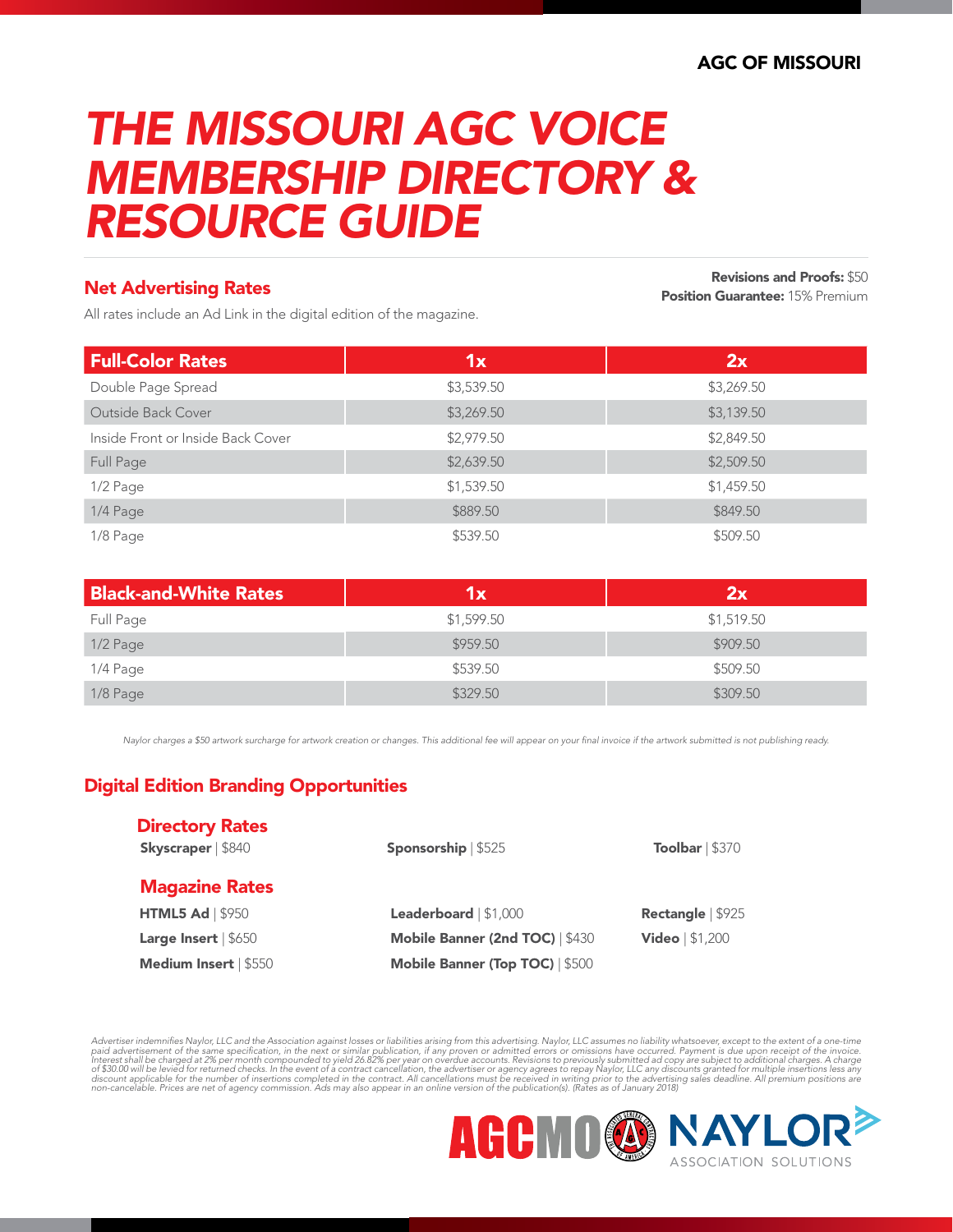# *The Missouri AGC Voice*  digital edition

Extend your print advertising investment with the unique benefits of digital media.

*The Missouri AGC Voice* is available in a fully interactive digital magazine. Our digital edition is mobile responsive and HTML-optimized, providing readers with an exceptional user experience across all devices. The digital magazine lets you:

- Include ads on an HTML5 and mobile responsive platform
- Link to the landing page of your choice, generating an immediate response from customers
- Maintain your ad presence on the digital issue for readers to reference at any time

FORMATS AVAILABLE TO READERS:

- Reading view (default): The HTML-based view of our magazine, optimized for all devices. Scrolling articles automatically adjust for comfortable reading
- Page view: The digital replica of the print magazine. Flip through this digital book in either a 1 or 2-page format. Determine your preferred zoom setting for an optimal experience.

Important Note: Readers can choose the experience best suited to their needs at any time by clicking on "Page View" or "Reading View" in the toolbar!





#### **0** Leaderboard (all views) | \$1,000

The leaderboard ad appears on-screen in both the reading view and page view of the digital magazine.

#### **2 Rectangle (all views) | \$925**

The rectangle ad is on the table of contents, appearing onscreen for all pages of the reading view and page view.

#### TOC Mobile Banners (HTML reading view)

The TOC mobile banner appears in the table of contents, onscreen to the right of the digital publication on desktop and clickable on mobile in the reading view. The top TOC mobile banner will appear after the 1st article, and subsequent banners show every 3 articles.

**3** Top TOC Mobile Banner | \$500

### In-Magazine Digital Options (HTML reading view)

These standalone ad options are placed between article pages on the HTML reading view of the digital magazine and are visible on all device types.

#### HTML5 Ad | \$950

This mobile responsive ad option gives you the freedom to include text, images, hyperlinks and video across a variety of devices. Full design must be provided by the advertiser at this time.

#### Digital Video Sponsorship | \$1,200

The video sponsorship option displays a video, 50-70 words of summary content and a hyperlink to deliver your message to target audiences.

#### Digital Insert / Outsert

Your message appears as an image-based insert, either in between key articles, or placed at the back of the digital magazine.

• Large Insert | \$650 • Medium Insert | \$550

*Naylor charges a \$50 artwork surcharge for artwork creation or changes. This additional fee will appear on your final invoice if the artwork submitted is not publishing ready.* 

For the latest online specs, please visit www.naylor.com/onlinespecs

<sup>4</sup> 2<sup>nd</sup> TOC Mobile Banner | \$430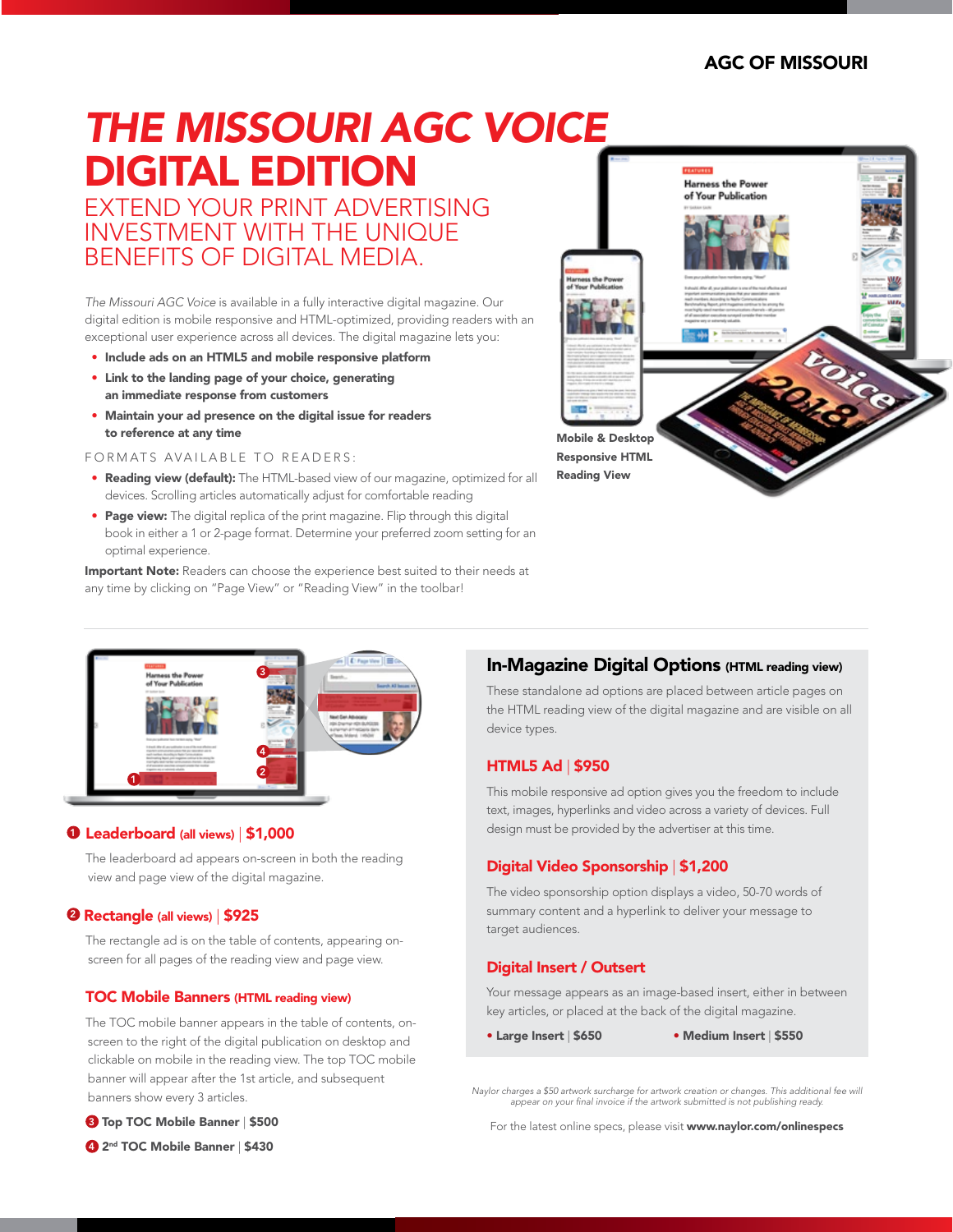# *Membership Directory & Resource Guide*

# EXTEND YOUR PRINT ADVERTISING INVESTMENT WITH THE UNIQUE benefits of digital media

In addition to print, *Membership Directory & Resource Guide* is also available to members in a fully interactive digital version. Viewers can virtually flip through the pages, forward articles of interest to colleagues and click on ads to be redirected to the advertiser's website.

- • Link your ad to the landing page of your choice
- • Increase traffic to your website
- Interact with viewers to facilitate the buying process
- • Generate an immediate response from customers
- Members and readers receive each issue via email and each new issue is posted on AGC Missouri's website. A full archive of past issues is available, ensuring longevity for your online presence.



www.naylornetwork.com/mgc-directory/

# membership directory & resource guide Digital edition



## Sponsorship\* | \$525

Your message will be prominently displayed directly across from the cover of the magazine. Animation capabilities are available.

## Ad Link | *included in display rates*

The Skyscraper ad displays the entire time the digital edition is open giving your message consistent and lasting exposure.

### Toolbar | \$370

Your company name is displayed on the toolbar, found in the top-right corner of every page of the digital edition next to frequently used navigational icons.

### Skyscraper | \$840

The Skyscraper ad displays the entire time the digital edition is open giving your message consistent and lasting exposure.



ASSOCIATION SOLUTIONS

For the latest online specs, please visit: http://www.naylor.com/digitalmagspecs/roster

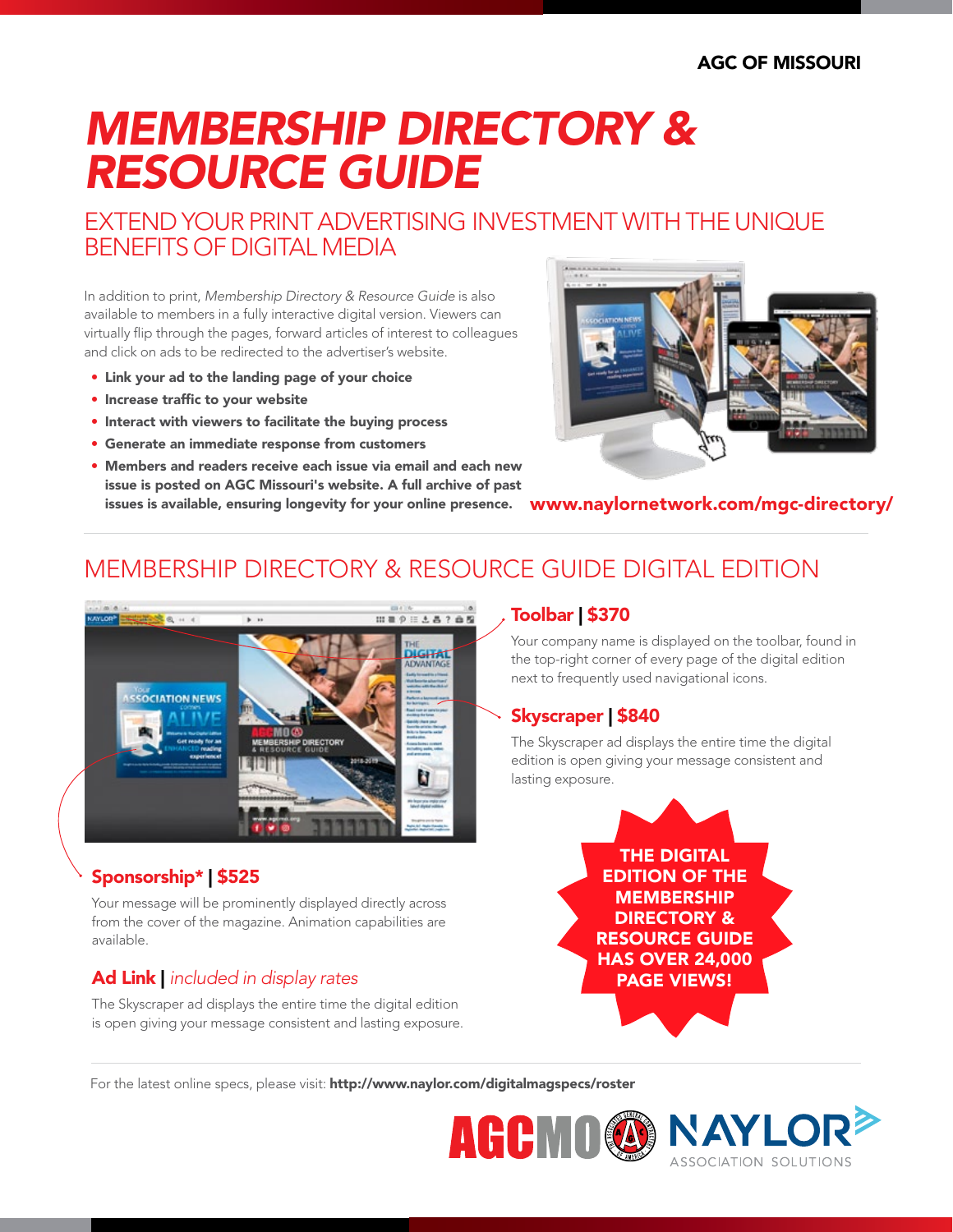# www.agcmo.org ADVERTISING ON THE AGC OF MISSOURI WE

Advertising on the AGC of Missouri website is a great way to reach member and non-member visitors and reinforce your marketing message. Visitors log on to www.agcmo.org to learn about upcoming association events, discover ways to maximize their AGC of Missouri membership, view the latest issues of The Missouri AGC Voice digital edition and search the Membership Directory and Resource Guide Advertising on www.agcmo.org offers several cost-effective opportunities to position your company as a leader in front of an influential group of Missouri's construction professionals.

#### Features of www.agcmo.org website advertising:

- Cross-promoted in other AGC of Missouri publications and communication pieces
- Directs visitors to the landing page of your choice to expedite purchases
- • Year-round visibility reinforces brand recognition
- Allows dynamic, time-sensitive promotion

#### On average, www.agcmo.org receives:

- More than 2,700 visitors per month
- • 4,300 sessions per month
- Over 10,650 page views per month

*\*Traffic numbers from 1/2019 to 5/2019*

ACC of America @ **ARTBA** 

Home Page

AGCMO@



## 1 **Run-of-Site Rectangle** 12 Months | \$3,595

### 4,800+ impressions/mo

One position with 3 advertisers rotate throughout all pages of the AGC of Missouri website, including the home page. 300 x 250 pixels.

### 2 Sub Page Rectangle 12 Months | \$3,010

3,000+ impressions/mo

One position with 3 advertisers rotate throughout all subpages of the AGC of Missouri website. 300 x 250 pixels.



Sub-Page

Online Specifications - For more information, visit: http://www.naylor.com/onlinespecs



Naylor charges a \$50 artwork surcharge for artwork creation or changes. This additional<br>fee will appear on your final invoice if the artwork submitted is not publishing ready.

1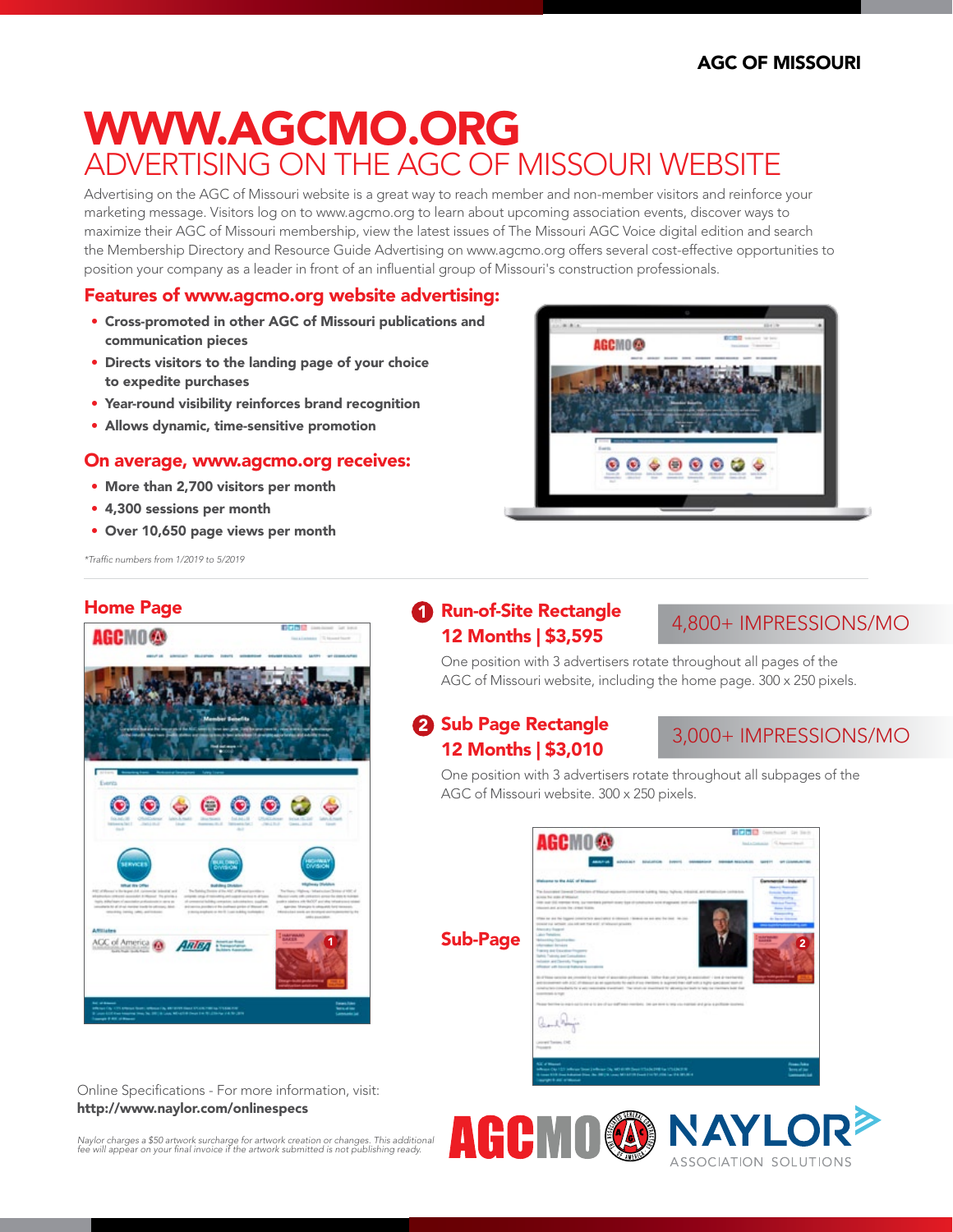# AUDIENCE extension

CONTINUE TO BUILD YOUR BRAND beyond AGC of Missouri's website through audience extension (also known as site retargeting). Studies show that brand awareness through repeat exposure drives purchasing relationships and now you can be omnipresent without having to do anything extreme or technical. With retargeting, your ad is served to WWW.AGCMO.ORG site visitors as they frequent other sites across the web. AGC of Missouri members represent 90% of highway contractors in the state. Private, nonresidential spending in Missouri is approximately \$5.2 billion annually. AGC of Missouri members and other industry professionals contribute to over 10,650 pageviews per month to AGC of Missouri's website*.* Our qualified audience is your chance to re-engage them with a completely new level of customization and insight.

### HOW R ETA R GETING WO R KS



User visits our website



After leaving our site



Your ad displays to that user around the web



User clicks ad and takes action!

## P r o g r ammatic Packages



ALL PACKAGES INCLUDE:

- G Standard Month End Results
- **C** End of Campaign Performance Metrics
- **C** Customized Campaign Reporting
- **C** Campaign Optimization
- Creative Optimization
- **C** Strategic Insights/Recommendations

#### Customized targeting solutions are available, please contact:

#### Rick Jones

Digital Advertising Manager (352) 333-3450 rjones@naylor.com

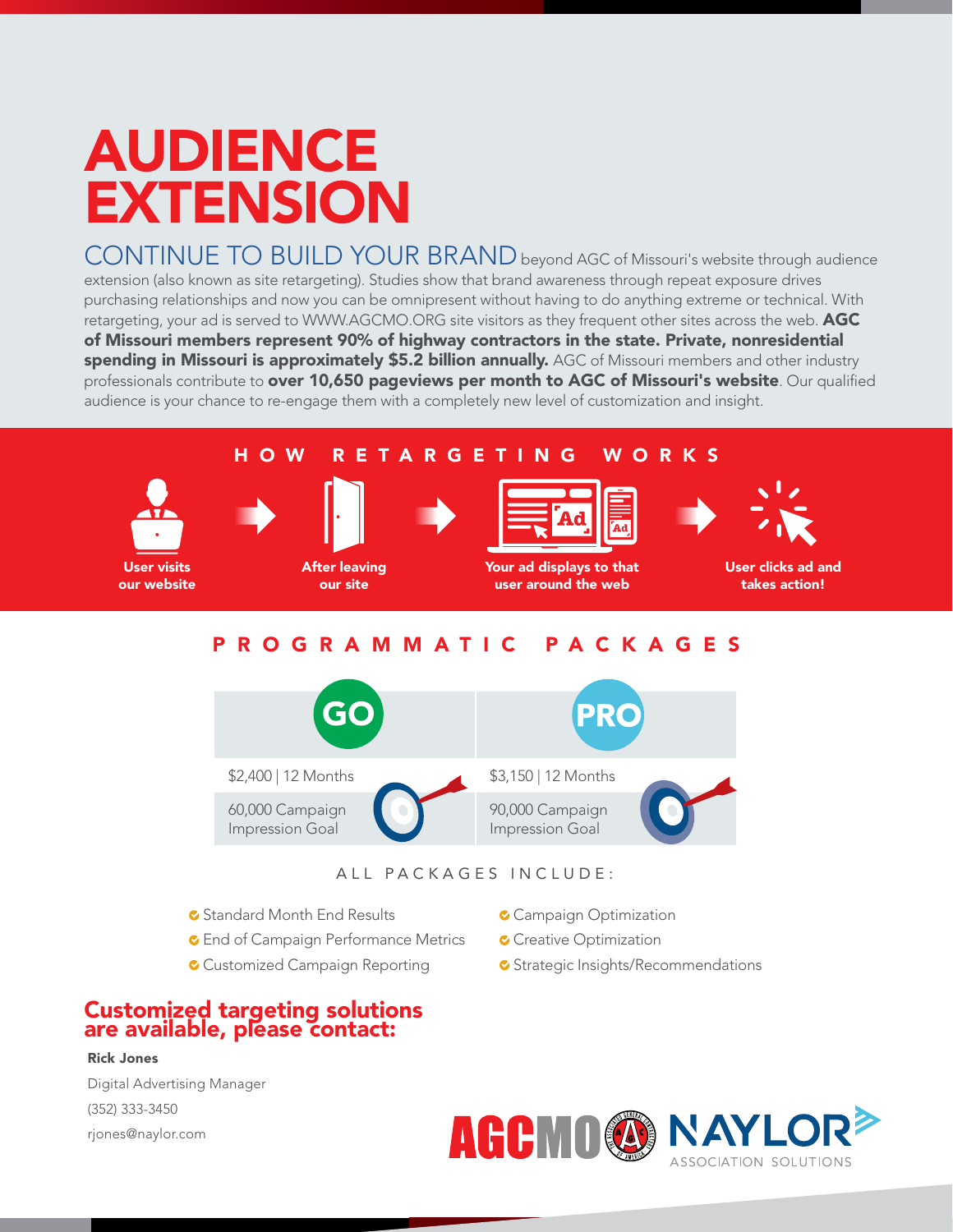❑ Petroleum Equipment

❑ Plumbing Contractors ❑ Political Parties ❑ Portable Restrooms ❑ Ports / Shipping ❑ Power Tool Repair ❑ Precast Concrete Products ❑ Pressure Wash Systems

❑ Protective Coatings ❑ Public Utilities ❑ Railings ❑ Railway Systems ❑ Refrigeration

❑ Roofing Contractors ❑ Safety Consultants ❑ Safety Footwear ❑ Sand & Gravel ❑ Scaffolding ❑ Septic Tanks ❑ Site Work / Excavation ❑ Staffing Services ❑ Steel Products ❑ Stone / Masonry ❑ Storage Containers ❑ Structural Steel ❑ Submersible Pumps ❑ Swimming Pools ❑ Tank Removal & Testing ❑ Tanks - Underground

❑ Property Managers/Developers

❑ Reinforcing Steel & Accessories

❑ Temporary Heating & Air Conditioning

ASSOCIATION SOLUTIONS

❑ Tile & Marble ❑ Tire Sales & Service ❑ Tool Service

❑ Unions ❑ Upholstery

❑ Training & Development ❑ Training Centers ❑ Truck Caps & Covers ❑ Trucking / Hauling

❑ Used Equipment Sales ❑ Utilities Providers ❑ Welding Supplies ❑ Window Treatments ❑ Work Clothing ❑ Other: \_\_\_\_\_\_\_\_\_\_\_\_\_\_\_\_\_\_\_\_\_\_\_

❑ Pipe Supply

❑ Propane

# Index of Advertisers Categories agc of missouri communications

Our publication features an Index of Advertisers section in which your company will be listed under the category of your choice with the page number of your ad. When our members are in the market for a specific product or service, they can search the Index of Advertisers and quickly locate advertisers that specialize in that category.

One free category is included with any size ad and additional categories are only \$20 each. *If your product or service is not listed below, a new category can be created for you*.

- ❑ Accountants
- ❑ Aerial Surveying
- ❑ Aggregates
- ❑ Airlines
- ❑ Aluminum
- ❑ Architects
- ❑ Asphalt & Asphalt Products
- ❑ Asphalt Paving & Maintenance
- ❑ Attorneys
- ❑ Auction Services
- ❑ Banquet & Conference Facilities
- ❑ Barristers & Solicitors
- ❑ Benefits
- ❑ Blasting
- ❑ Bonding
- ❑ Bonds
- ❑ Boom Repair
- ❑ Building Materials
- ❑ Building Wiring Consultation
- ❑ Buried Pipe & Cable Locators
- ❑ Catch Basins
- ❑ Certified Public Accountants
- ❑ Civil Engineering Products
- ❑ Cleaning Concrete, Sealing & Floor
- ❑ Commercial Vehicle Equipment
- ❑ Community Colleges
- ❑ Concrete Products
- ❑ Concrete Sawing & Drilling
- ❑ Construction & Trades Councils
- ❑ Construction Castings
- ❑ Construction Clean-Up Rough & Final
- ❑ Construction Engineers
- ❑ Construction Equipment
- ❑ Construction Labor Relations
- ❑ Construction Management
- ❑ Construction Publications
- ❑ Construction Safety Programs
- ❑ Construction Specialties
- ❑ Construction Support Services
- ❑ Corrosion Control
- ❑ Craft Council
- ❑ Cranes & Hoists
- ❑ Credit Unions
- ❑ Crushed Stone
- ❑ Customized Vehicles
- ❑ Demolition
- ❑ Design & Consulting Engineers
- ❑ Design Build
- ❑ Dewatering
- ❑ Doors
- ❑ Drainage Systems
- ❑ Drug & Alcohol Testing
- ❑ Dump Trucks
- ❑ Electrical Contractors
- ❑ Elevator Sales & Service
- ❑ Employment Agencies
- ❑ Environmental Consultants
- ❑ Environmental Services
- ❑ Equipment
- ❑ Equipment Rentals
- ❑ Erosion Control
- ❑ Excavating Equipment
- ❑ Fasteners
- ❑ Fencing
- ❑ Fire & Sprinkler Systems
- ❑ Floor Care
- ❑ Forklifts
- ❑ Fuel Suppliers
- ❑ General Contractors
- ❑ Granite
- ❑ Guardrails
- ❑ Gunite
- ❑ Hazardous Waste Removal
- ❑ Heavy Equipment & Trailer Suppliers
- ❑ Heavy Hauling
- ❑ Highway Engineering
- ❑ Hotels / Motels
- ❑ Insulating Contractors
- ❑ Insurance
- ❑ Interior Finishing
- ❑ Investment Funds
- ❑ Iron Works
- ❑ Job Safety Programs
- ❑ Kitchen Cabinets
- ❑ Labor Groups
- ❑ Landscape Contractors
- ❑ Landscaping
- ❑ Lubricants
- ❑ Management Consultants
- ❑ Material Handling Specialists
- ❑ Mechanical Contractors
- ❑ Metal Fabrication & Erection

Additional Categories  $X $20.00 = $$ 

❑ Pavement Marking Specialists

One free listing with any size ad. Additional listings are \$20.00 each. No limit. Please list new categories on this sheet.

Initial:\_\_\_\_\_\_\_\_Date:\_\_\_\_\_\_\_\_\_\_\_\_\_\_\_\_\_\_\_\_

- ❑ Metalworking
- ❑ Mobile Offices

❑ Oils

- ❑ Natural Gas
- ❑ New Equipment Sales